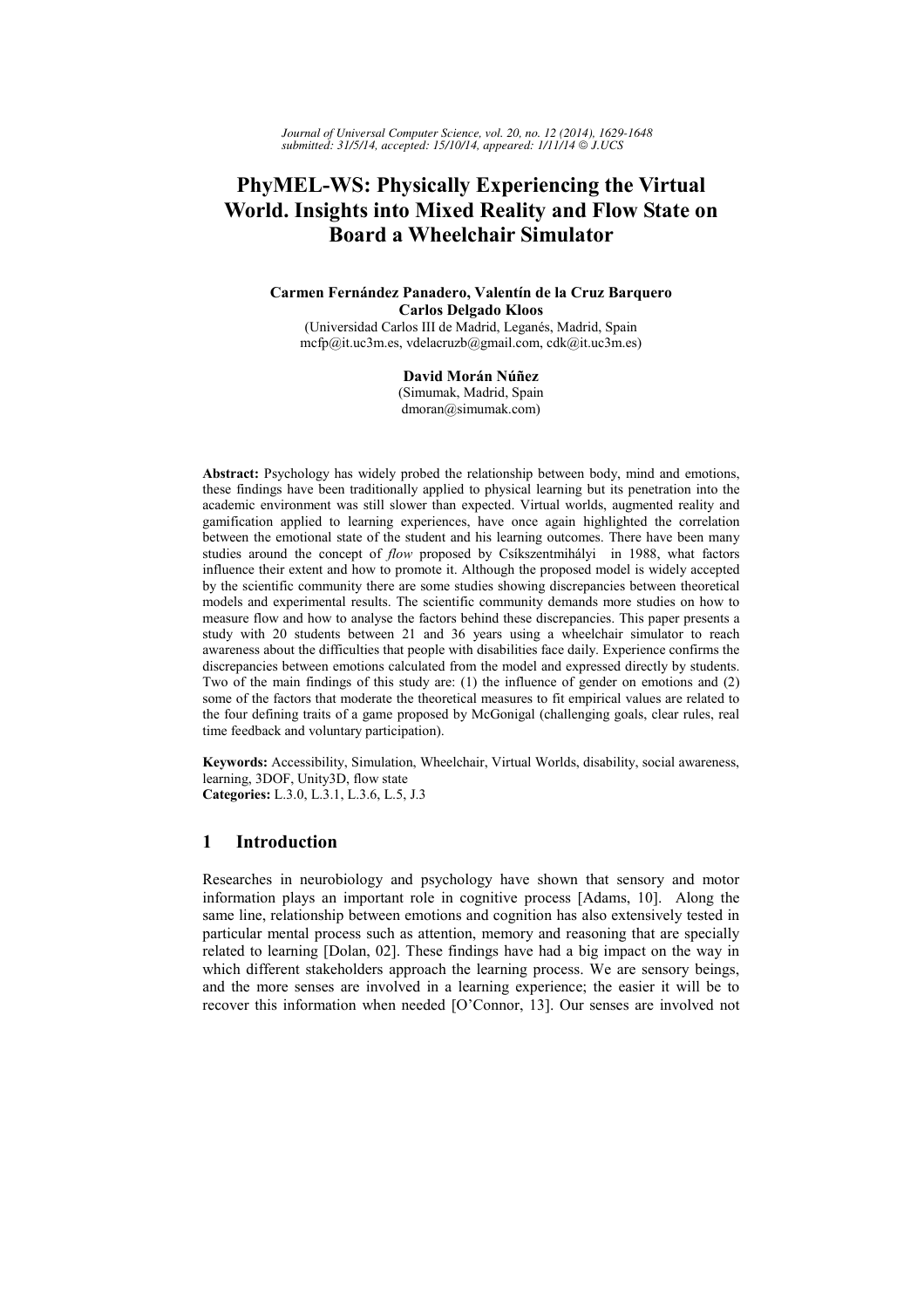only in external perception but also in our internal mental processes. Our brain barely distinguishes between external experiences and those that originate internally when we remember an experience or just imagine it. That is why both, emotions and physical perceptions are so important in the learning process.

# **1.1 Body, Mind and Emotions in the literature**

The relationships among body, mind and emotions have been traditionally applied to physical domains such as sports [Loehr, 95], dance [Bläsing, 13] or medicine (especially in Easter philosophies) [Chan, 02] under the concept of thoughtness [Jones, 02], but the practical application of this findings in academic environments is still very slow.

General psychological theories such as Multiple Intelligences [Gardner, 06] or Neuro-linguistic Programming [Dilts, 95], [O'Connor, 13] have shown that these findings are applicable to generic learning experiences not necessary oriented to the physical domain, but this approach has not been fully exploited. All these studies have contributed to demonstrate that the alignment of all our systems (sensory, motor, emotional and mental) allows reaching an optimal state of consciousness that Csíkszentmihályi called *flow state*. According to [Csíkszentmihályi, 88], the *flow* is an optimal state of intrinsic motivation, where the person is fully immersed in what he is doing and it is characterized by nine factors: clear goals, immediate feedback, perceived balance between skills and challenge, merger of action and awareness, concentration on the tasks, control, a loss of self-consciousness, an altered sense of time, and autotelic experience (engage in the experience without apparent external reward). Flow state and its influence on learning have been widely accepted by scientific community, but have open two important questions: (1) how to promote and (2) how to measure this flow state.

### **1.2 Promoting and measuring Flow State in 3DVW**

In the last decade, measure flow state and analysing its impact in student's performance has become a very active research area. [Dickey, 05], [Dalgarno, 10], [Choi, 11] and [Ibáñez, 14] have analysed some of the factors that contributes to reach flow state such as realism, immersion, interactivity or gamification. Emergent technologies such as 3D Virtual Worlds (3DVW) or Augmented Reality (AR) have proven to be a great tool for research in this area for two main reasons: On the one hand, they have some of the ingredients that increase motivation and contribute to the flow state. On the other, these technologies provide a controlled environment in which it is possible to operationally measure some of these factors that can contribute to the flow state. According to [Bell, 08] virtual worlds that uses 3D interfaces (3DVW) offers realistic and immersive spaces where user, by means of their avatars, can explore, interact and modify the world. When 3DVW includes haptic devices the sense of immersion is enhanced but new affordances appears on how to effectively support the linking, mutual influence and transitions among activities happening simultaneously in physical and digital spaces to reach student satisfaction and effective learning [Delgado, 12].

[Choi, 11] has identified interactivity and representational fidelity as two of the main technological factors that influence student engagement and can be used to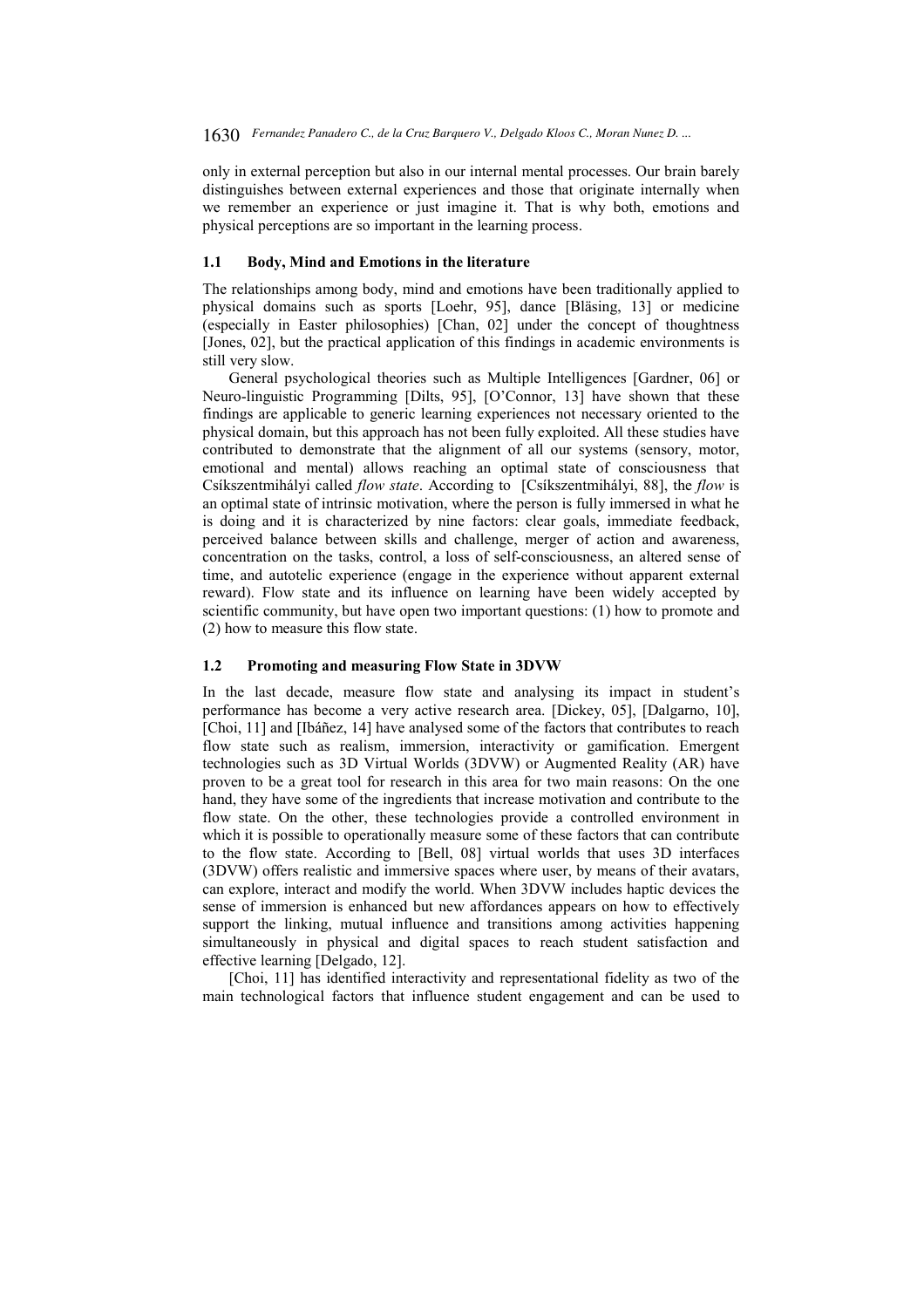predict their flow state in this environment. But there are other factors such as immediacy of communication, consistency and persistency that are also related to flow state but cannot be used as predictors because has no causal relationship with it. [Bulu, 12] identify also the realism of the experience to increase presence and therefore the student satisfaction. [Dalgarno, 10], [Faiola, 13] and [Ibanez, 14], have used some of this finding about technological factors to promote students' flow state and produce an impact on learning effects (cognitive process, performance and learning outcomes), but as noted by [Engersen, 08], there are some technical and methodological problems related to the discrepancies between theoretical and empirical models and more empirical studies are needed to measure the flow state, its operational components (balance between skills and challenge) and moderating factors that affect this measure in order to validate theoretical models.

In line with the findings of Engersen, this paper proposes an exploratory study using mixed methods (qualitative and quantitative) to measure students' flow state, in an experience in a 3DVW using haptic devices. The proposed approach consists of: (1) design a meaningful experience in a 3DVW that involves students physically, mentally and emotionally, (2) quantitatively measure the flow state with two different methods: first from its operational components (skills and challenge) and then by directly asking the students about the emotions experienced at different phases of the activity. (3) Compare qualitatively both measures to examine the main factors involved in the differences found.

# **2 How to create meaningful experiences**

One of the main challenges of education is not only to achieve better learning outcomes, but also to make educational designs that result in meaningful, transformative and easily recalled experiences. The first question to answer is what ingredients should have an experience to be meaningful?. Traditionally meaningful experiences have been collected in drama, storytelling, mythology, or even religious traditions. Joseph Campbell [Campbell, 08] studied all these stories and identified a common narrative pattern that appears in all of them and called "The Hero's Journey". This pattern describes the adventure that lives the archetype known as "The hero", who goes out and achieves great deeds on behalf of his group. The journey has 12 stages represented in (Figure 1a). These stages may also be interpreted as an inner journey, inherent to any transformative process and particularly in a learning process [Fernández-Panadero, 2013a].

### **2.1 The design: PhyMEL Framework**

PhyMEL (Physical, Mental and Emotional Learning) [Fernández-Panadero, 13a] is a conceptual framework designed with two main objectives: (1) the deployment of meaningful experiences according to the Hero's journey represented in Figure 1a, and (2) the creation of multimedia reports using tangibles and multimedia reports according to the template provided in Figure 1b. To achieve these objectives, PhyMEL explains how to map any learning process (physical, virtual or blended), to the 12 stages of the Hero's journey using the 4 Burch Stages for learning: (1) unconscious incompetence, (2) conscious incompetence, (3) conscious competence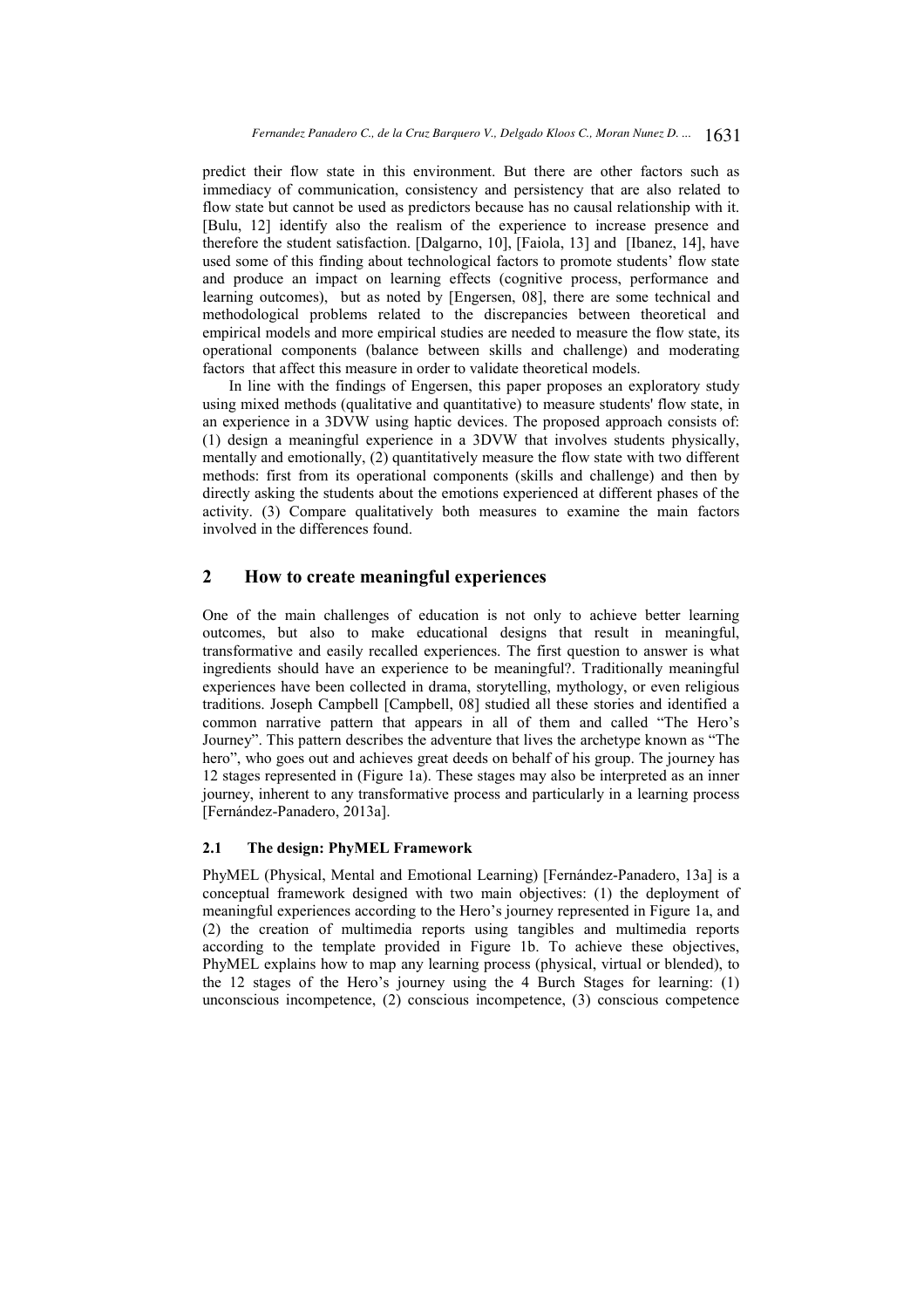and (4) unconscious competence. These 4 steps describe mental states experienced by the learner during his heroic journey. The framework indicates what kind of activities are recommended in each stage according to [Bloom, 56], what intelligence are involved according to [Gardner, 06], what interactions among peers or supervisors are recommended according to [Dillenbourg, 99] and what is the relationship between challenge, skills and flow state [Csíkszentmihályi, 88]. When learning experiences are gamified, PhyMEL provides also some indications about which kind of gamification elements (missions, levels, competition, badges hints, rewards, characters, locations etc.) are recommended in each stage and how to introduce them. This recommendations have been selected in order to maximize student satisfaction and sense of flow according to previous findings by [Avouris, 00], [Beck, 06] and [McGonigal, 11]. PhyMEL Framework can be applied to different granularity levels in a learning experience like a fractal structure.



*Figure 1: PhyMEL Framework. (a) Storytelling represented by The Hero's Journey. (b) Artefact Design template. Solid modules represent the fixed part of the multidimensional report and dotted modules, the info that can be personalized for each student.* 

The experience designed for this study corresponds to the stage 6 (road of trials) of the Hero's Journey, act IIa (the descendant) (see Figure 1a). In this phase the student is at the stage of conscious incompetence, recognizes the need to learn but he has not the skills. This stage is characterized by the mistake as part of the learning process, and it is associated with a mental state of anxiety due to the unbalanced relationship among difficulty and skills. This variability in difficulty and skills makes stage-6 an interesting phase to take measurements about the students' state of flow.

### **2.2 The scenario: Living the city in a wheelchair**

In order to select a meaningful scenario for the experience, authors have revised the main priority challenges of the European Commission related with Health, Wellbeing and Inclusive Cities [Horizon 2020, 13] and they have selected the problem of accesibility barriers. This problem has been widely discussed in the literature [Abellard, 10]. The increase of the number of people with mobility problems due to the demographical change has made this problem more acute. Accessibility barriers for people driving a wheelchair are a societal challenge that has to be faced globally,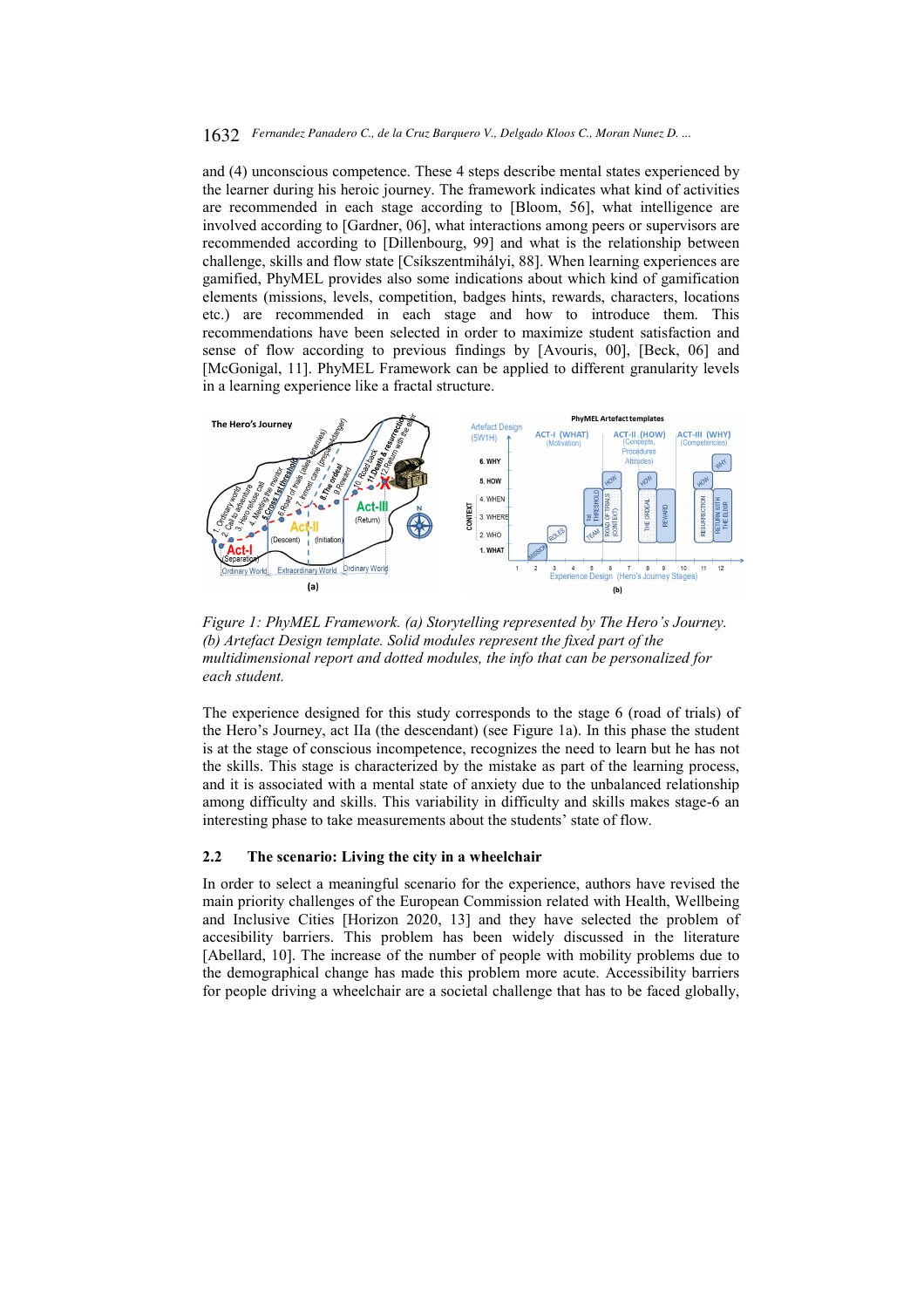but the way to deal with this problem is different for different stakeholders (generic citizens, wheelchair users, medical staff or architects).

Multiple successful wheelchair simulators [Pivik, 02], [Alqasemi, 07] have been deployed during the past three decades with different technological support (motion platforms, haptic devices, displays, etc.). These simulators have been proved to be an effective learning tool to address physical problems and to deal with role play situations that requires mental toughness (conflict resolution) or emotional control. However there are several main problems that remain unsolved in the literature: (1) most of the wheelchair simulators are partially focused (one specific audience, one set of skills, one disease, one scenario, one assessment method, etc.) , (2) lack of mechanisms to perform quantitative analysis on acquired skills after the simulation and (3) measure the student satisfaction and flow state.

This social background and the possibility to involve learners physically, mentally and emotionally makes medical simulation, and in particular, wheelchair simulators, excellent test scenario to investigate the affordances described in the previous section.

# **2.3 The tools: PhyMEL-WS Wheelchair Simulator**

PhyMEL-WS [Fernández-Panadero, 13b] is a wheelchair simulator designed under the PhyMEL framework [Fernández-Panadero, 13a] that presents a global solution for different stakeholders (medical staff, people with disabilities, architects and general people). In this work we complete our previous research conducting a new experience with 20 users among 21 and 36 years to analyse their feeling using the simulator to reach awareness on living the city in a wheelchair.

The tool consists of an immersive environment comprising a motion platform of 3 degrees of freedom, virtual reality glasses, and a joystick connected to a computer with Unity3D to simulate the experience of driving a wheelchair. PhyMEL-WS has been designed to be modular, safe and easy to use. This section describes the hardware and software components of the simulator and its graphical user interface. The simulator *hardware* consists of a computer to control de simulation and a set of peripherals illustrated in Figure 2. The platform is a real car seat situated on a 3DOF motion platform. The platform contains a three-point seatbelt, to grant safety onboard PhyMEL-WS and is compliant with the voluntary standard called ANSI/RESNA WC19 [WC19-wheelchair, 14] to grant the security of wheelchairs as motor vehicles. The simulator only works when seatbelt is fastened. The simulator *software* consist of (1) a set of javascript and C# modules for Unity-3D and (2) a set of dlls that control peripherals (joystick, VR glasses ), communication between 3DOF platform and the computer and synchronization between the real and virtual wheelchairs. Software has been developed using Unity3D.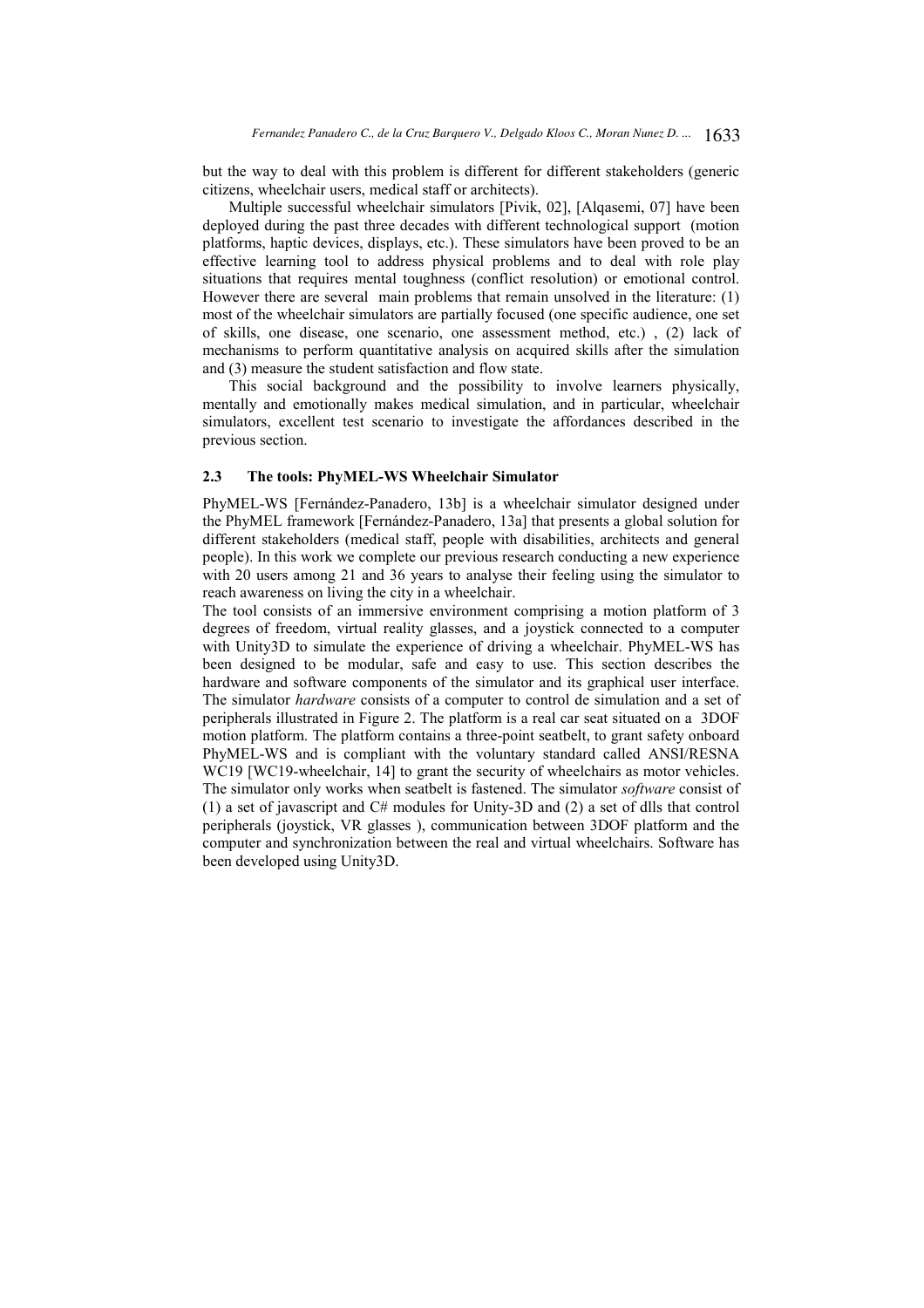

*Figure 2: PhyMEL-WS simulator*

# **3 Experimental design**

This section describes the main issues related with setting up, deployment of the experience and data analysis. The purpose of this study is to recreate a situation that engage participants physically, mentally and emotionally and analyse their flow state using different measurement techniques. The study focuses on the following research questions: [RQ-1]: What are the main student perceptions about the tool and its intended use; [RQ-2]: What is the relationship between the perceived balance between challenge and skill and the flow state? Match this prediction with the emotion expressed by the student?; [RQ-3]: Are emotions depending on some other factor related to the student as gender, mobility problems, guidance mode or phase that addresses the problem (before-during-after)?. The situation chosen it is the experience of living the city in a wheelchair. The scenario reproduces part of the campus of Universidad Carlos III de Madrid. The virtual world has been intentionally made simple because the goal was not to be innovative but realistic. Some barriers such as a lift or a bus have been artificially added to the scenario. These obstacles have been taken from the nearby environment in order to be easily recognizable by students.

# **3.1 Participants**

The experience was deployed with 20 voluntaries among people who participated Master Universitario en Robótica y Automatización during November of 2013. They were asked about demographic information (age and gender), if they had had mobility problems before the experience and about the guidance mode assigned during the experience. Information about participants is summarized in Table 1

The sample was selected from a university course about robotics for three main reasons: (1) We wanted them to experience architectonical barriers that they face in their daily life, but using a wheelchair. The campus and surroundings provided a common set of obstacles known by all of them. (2) We wanted to evaluate the realism of the experience and thus it was necessary that students had spent a long period of time at the university and they were familiar with the campus that we were going to reproduce in the virtual world. (3) Finally we wanted to evaluate the emotional impact of using the device, not the impact of the device itself. Students in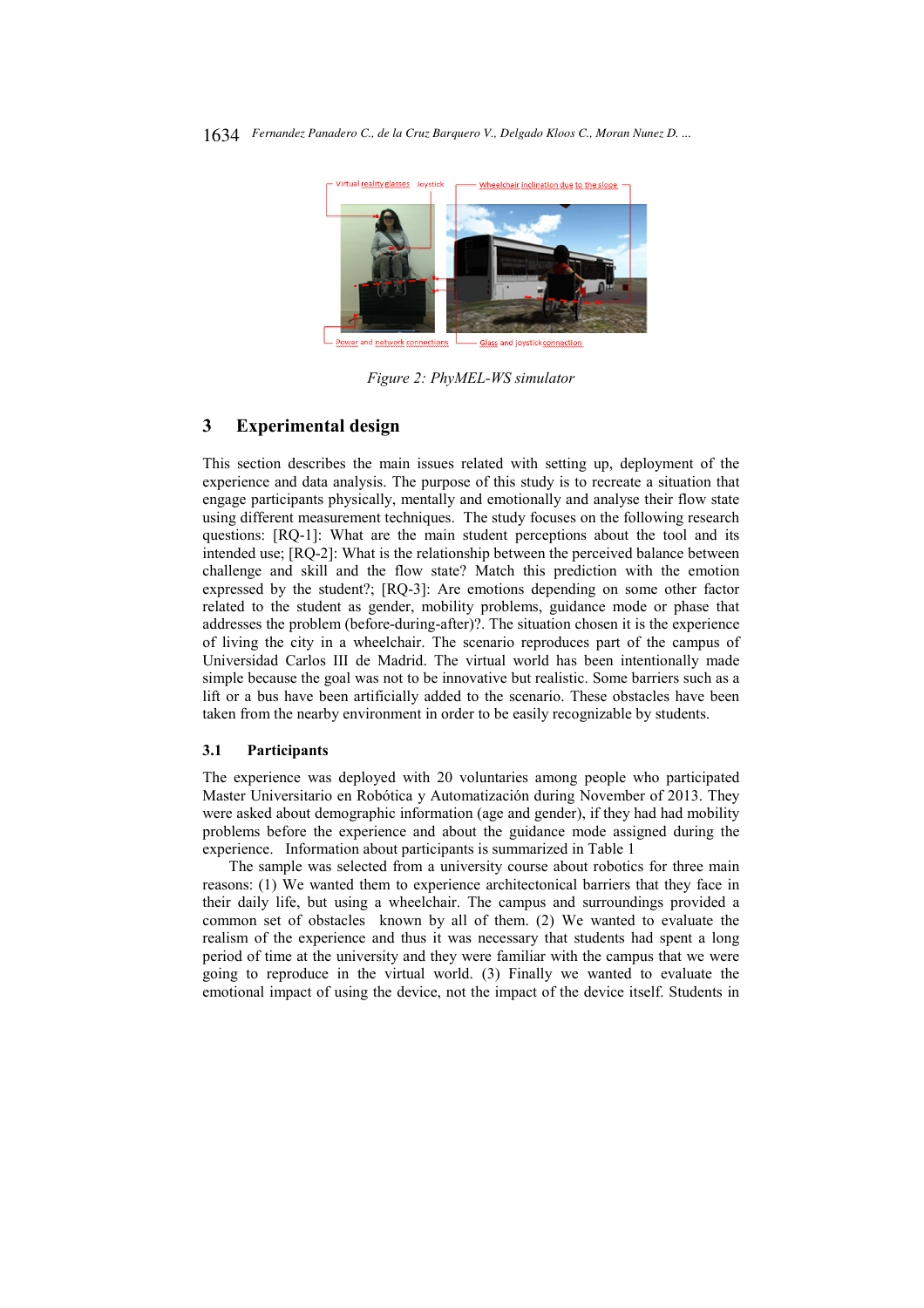| 20 | 100%          |
|----|---------------|
|    |               |
|    |               |
|    |               |
| 16 | 80            |
| 4  | 20            |
|    |               |
| 12 | 60            |
|    | 5             |
| 4  | 20            |
| 4  | 20            |
| 1  |               |
| 1  | $\frac{5}{5}$ |
|    |               |
| 11 | 55            |
| 9  | 45            |
|    |               |

the area of robotics, are already familiar with the use of advanced electromechanical devices and therefore the use of a motion platform does not involve an additional emotional arousal for them.

*Table 1: Users' characteristics. (\*) A person may have experienced more than one type of mobility problems and therefore the sum of the percentages in "previous mobility problems" option is greater than 100%* 

# **3.1.1 Procedure and data gathering techniques**

The experiment was designed as a trial consisted of a tour in a virtual world containing main barriers that a person driving a wheelchair has to face daily (curbs, narrow corridors, stairs, wheelchair lifts, slopes, ground irregularities, bad parked cars and take on a bus), some of them illustrated in Figure 7. The experience was divided in three phases: (1) preparation before the experience, (2) trial during the experience, and (3) feedback after the experience. Data gathering techniques was summarized in Table 2.

During the preparation phase  $(15\text{min})$ , the students  $(n=20)$  received general information about the study and their phases, they were divided randomly in two groups that would use different guidance mode: guided (11), unguided (9), and finally, they signed the authorizations to participate in the study and to be recorded (audio, video) during the process.

During the trial, all participants sat on PhyMEL-WS simulator, fasten his seatbelt, put on the VR glasses and started the simulation performing a route in the virtual world using guided or unguided mode. The guided tour takes 2-3 minutes per user and unguided tour takes different duration depending on user skills. The virtual world partially reproduced an outside view of Universidad Carlos III de Madrid (e.g.: buildings, corridors, ramps and curbs), adding some difficulties belonging to the immediate environment such as wheelchair lift and bus, and emphasizing some obstacles such as the narrowness of corridors or the height of the curbs and ground irregularities in some areas. On the guided tour the wheelchair was moved automatically by the system during a two minutes tour. User experiments kinaesthetic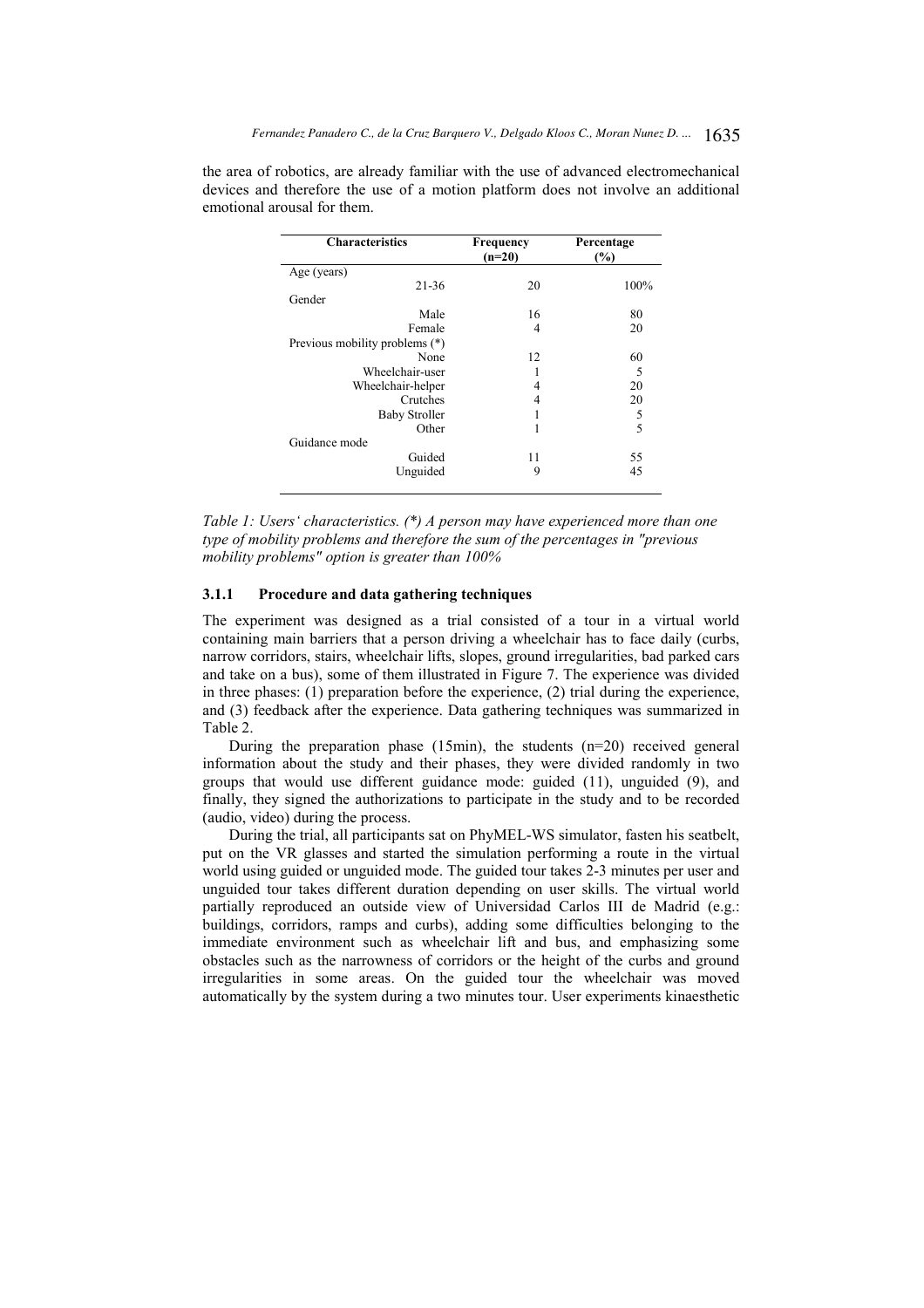sensations through the three degrees of freedom motion platform and visual sensations through virtual reality glasses. In the unguided tour a joystick was provided to the user so that he could drive the wheelchair and face the obstacles freely and the system only provided visual navigation support using an arrow to indicate the user the location of the next challenge. This phase with monitored in different ways: During the experience, at least two observer took field notes [FieldNotes] to document the situation that were completed with multimedia recordings [MMRecordings] and a stream of data with technical parameters from the platform such as time per obstacle, position, velocity or acceleration [Physics3dof].

During the last phase (5-10 min), when the tour was finished all participants completed a survey [UserSurveys] and informal short interviews [UserInterviews] to provide feedback about demographic data (age, gender, previous mobility problems, etc.) and their impressions using the simulator with open and closed questions.

| <b>Data Source</b>      | <b>Type of Data</b>                                                  | Label            |
|-------------------------|----------------------------------------------------------------------|------------------|
| User survey             | Questionnaire with open and closed questions and<br>demographic data | [UserSurveys]    |
| User interviews         | Unstructured interviews after the experience (non<br>mandatory)      | [UserInterviews] |
| Field observations      | Transcription of notes taken by 3 observers                          | [FieldNotes]     |
| Multimedia<br>recording | Picture and videos recorded during the experience                    | [MMRecordings    |
| 3DOF plataform          | Technical parameters from the platform $(t, x, v, a)$                | [physics3DOF]    |

*Table 2: Data gathering techniques* 

### **3.2 Instruments for data analysis**

The study has followed an explanatory sequential design analysis strategy in 3 phases: (1) data gathering, (2) quantitative analysis, (3) qualitative analysis. The data gathering phase collect quantitative and qualitative information as shown in previous section and summarized in Table 2.

The quantitative data analysis has been performed using non parametric techniques in R to provide evidences about the main research questions. We have chosen nonparametric techniques for two main reasons. Firstly, because we have a sample with very little data  $(n=20)$  on which we cannot assume normality. Secondly, because we make a massive use of Likert scales in the design of our surveys and Likert scales uses ordinal measurement. The problem with ordinal categories is that they have a rank order, but the intervals between values cannot be presumed equal, therefore we have used the following instruments: (1) the median instead of the mean to characterize distributions of ordinal data, (2) the Kruskal Wallis test to compare medians and detect attributes that affect the measures (Table 3), and finally (3) the coefficient of Spearman to analyse correlations among variables.

We have used boxplot to illustrate the distribution of the data with the following settings: (1) central line corresponds to the *median*, (2) box limits correspond to the *quartiles q1* and *q3*, (3) whiskers limits correspond with the limits *q1-iqr* and *q3+iqr* where *iqr* is the interquartile range *(q3-q1)* and finally (4) *outliers* has been illustrated using points beyond the limits of the whiskers.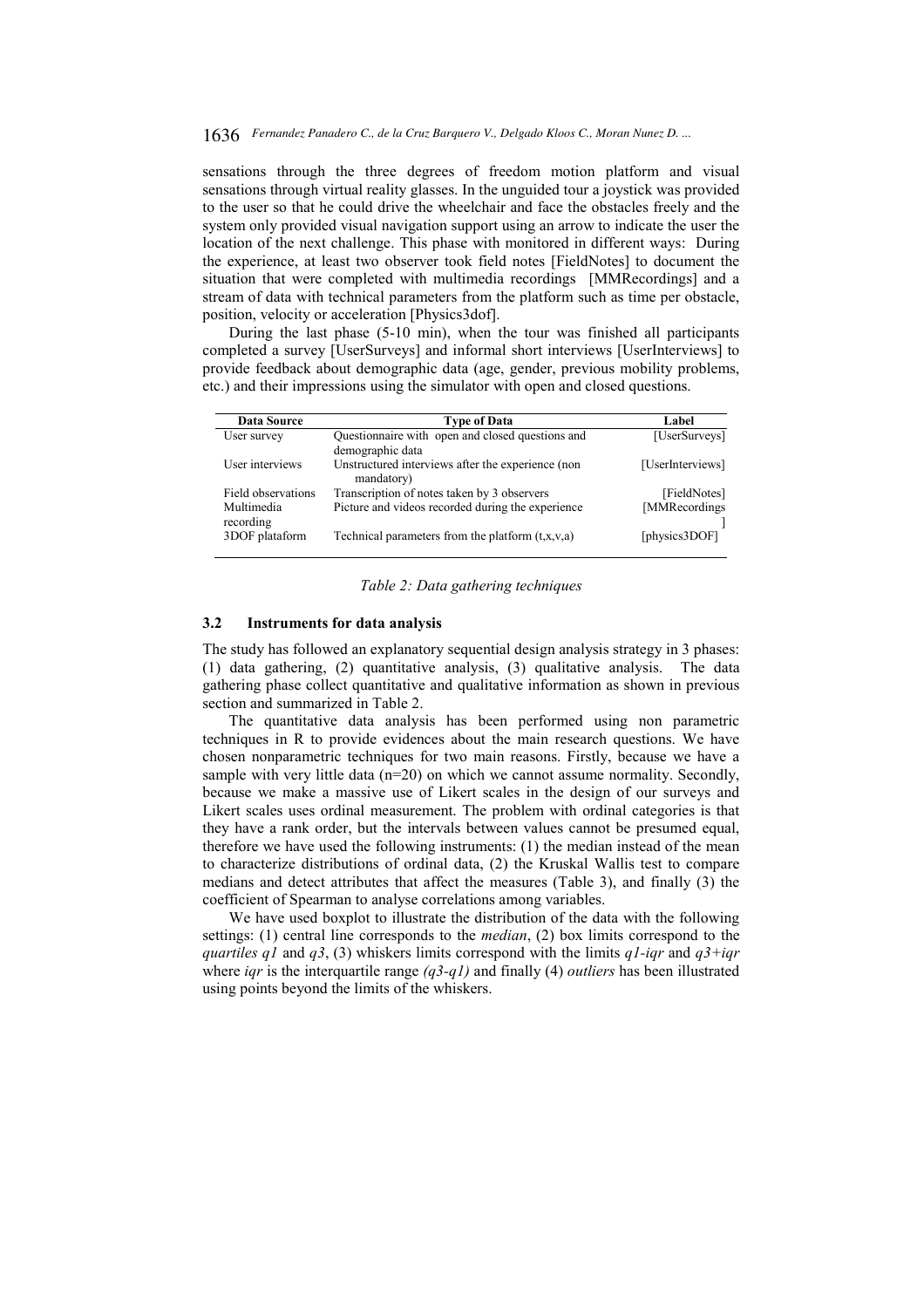The qualitative data analysis has been performed using NVivo-10 to explain quantitative results. Data from [userSurveys] have been imported to Nvivo. The survey has been coded in three different ways. (1) We have used one node to code each participant and one node for each qualitative questions, (2) We have been used attributes and data classifications for each quantitative question and demographic data. (3) Finally, we have been designed a thematic hierarchy of nodes using as input the research questions and [FieldNotes] taken by 3 different observers. This hierarchy of nodes, containing information about (general perceptions, emotions, usability and reports), have been used to encode both each individual question (quantitative and qualitative), and also the students' answers for open questions. After coding all this material we have conducted different queries to analyze in-depth survey results and explain quantitative results. The tools used for data analysis have been selected taking into account the limitations imposed by the sample size (n=20) but it would be desirable to replicate the study with a larger number of participants to confirm the validity of the results.

# **4 Results and discussion.**

The results presented in this section are obtained mainly from the analysis of surveys [UserSurveys] and data obtained from the platform [physics3DOF]. Qualitative data such as [UsersInterviews] and [FieldNotes] has been used to clarify some findings obtained during data analysis, but more detailed and systematic qualitative data analysis, specially using [MultimediaReports] to detect micro-expressions of the users is required to complete the analysis about emotional states.

# **4.1 RQ-1: General characteristics and intention of use**

Findings about general issues confirm results obtained in previous experience [Fernández-Panadero, 13b]. Users consider the simulator "easy to use", "realistic", "amusement" and "instructive" (*median* =4 in a Likert's scale of 5 points) in the case of "amusement" (*deviation* = 0), see Figure 3a. They consider also instructive and helpful for awareness (*median*=4). However, their opinion about intention to use as training tool or a game is neutral (*median*=3). These results about intention to use are consistent with the design of the experiment. PhyMEL-WS have been designed for different target audiences with different objectives: (1) general audience to reach awareness, (2) wheelchair users for training and (3) medical staff to assess patients. This experience has been designed for target group-1 and users manifest that it is instructive and help to reach awareness but not show their intention to use as training or as game (functionalities designed for target group 2). Although students show no intention of using the simulator as a game, we thought it might be an interesting feature mainly for groups 2 and 3, in the first case to reduce the anxiety associated with training, and in the second one to experience errors in a pleasant way and without causing harm to patients.

This prototype intentionally does not include gamification elements; however, users express amusement and fun. This finding makes sense because the system has been designed to respect the four defining traits of a game described by McGonigal [McGonigal, 11]: (1) Challenging goals that provides a sense of purpose, (2) clear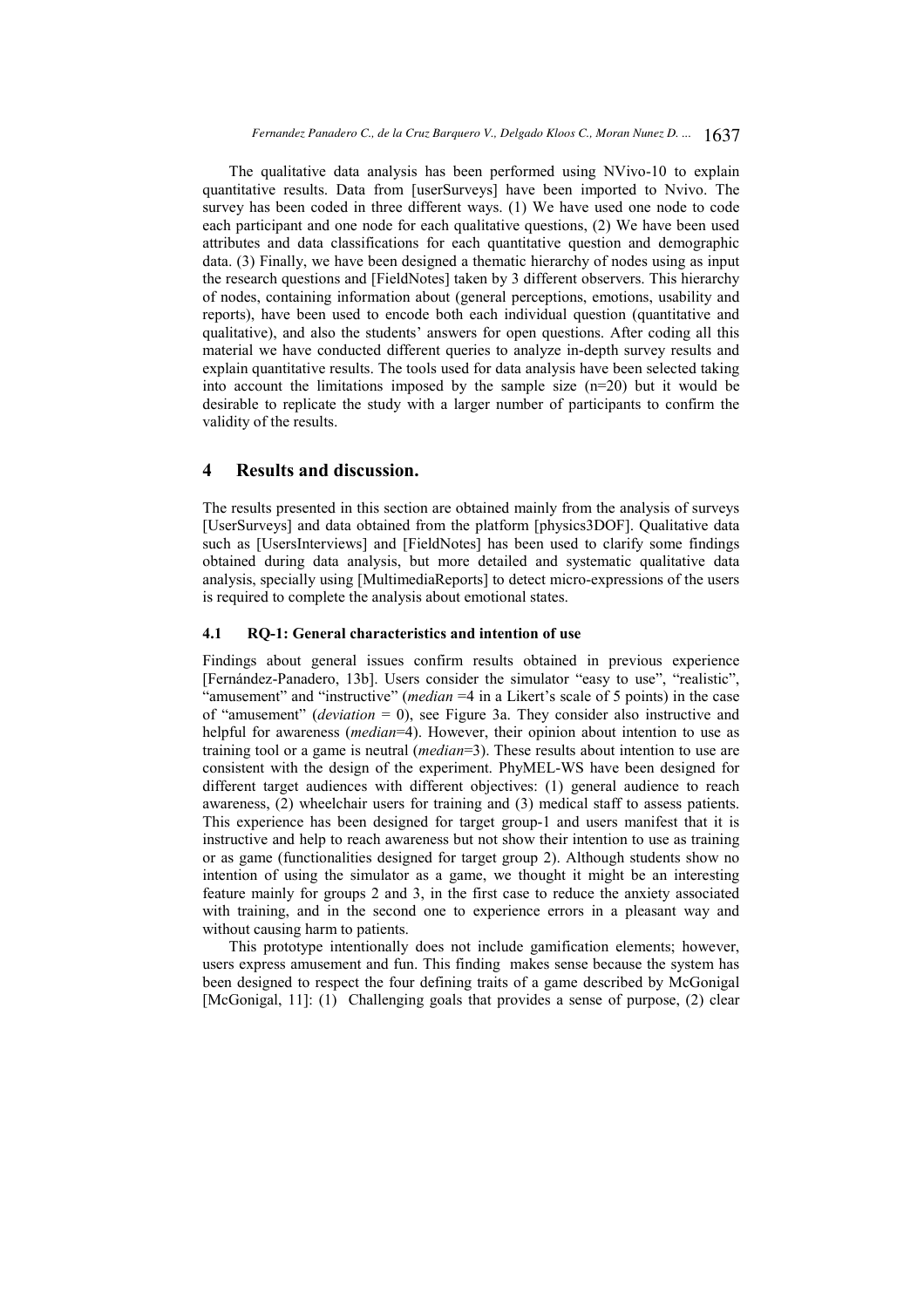rules that place limitation about how users can achieve the goal, (3) real-time feedback to maintain motivation, and (4) voluntary participation. No specific feedback messages about user's performance are provided by the simulator, because this issue was one of the subjects of other phase of the study about reports, but visual and physical immediate feedback is inherent to the use of the motion platform and virtual glasses.

These results are the same regardless of the gender of the participants (Kruskaltest  $p$  $>$ 0.05). Most parameters are also independent of the guided mode, except "easiness" (see Figure 3b) that heavily depends (2.5 points difference in the *median*) of the guided mode. This result is expected: users in the guided mode considered the simulator very easy to use (*median* = 5) because they are automatically transported by the system, while those users doing the unguided tour consider it more difficult (*median* = 2.5) as they have to use the joystick to move the wheelchair through the virtual world and face different obstacles.



*Figure 3: (a) General Issues. (b) Easiness by Guidance Mode*

| <b>Dependent</b>        | Independent variable       | Chi-square | Degrees of  | <b>P-value</b> |
|-------------------------|----------------------------|------------|-------------|----------------|
| variable                |                            |            | freedom(df) |                |
| Easyness                | Guidance mode              | 5.1789     |             | 0.02286        |
| <b>Skills</b>           | Previous Mobility problems | 3.8705     |             | 0.04914        |
| <b>Skills</b>           | Guidance mode              | 22.3387    |             | 2.286e-06      |
| Difficulty              | Obstacle                   | 65.0358    | 9           | $1.420e-10$    |
| Difficulty              | Guidance mode              | 6.5647     |             | 0.01040        |
| Difficulty              | Gender                     | 10.8174    |             | 0.001006       |
| Difficulty              | Previous mobility problems | 4.791      |             | 0.02861        |
| Emotions                | Gender                     | 4.7539     |             | 0.02923        |
| 4 <sub>median</sub>     |                            |            |             |                |
| Worry-Control           | Gender                     | 4.3379     |             | 0.03727        |
| Anxiety-Relax           | Gender                     | 3.8587     |             | 0.04949        |
| Performance<br>feedback | Previous mobility problems | 6.0873     |             | 0.01362        |

*Table 3: Kruskal-Wallis*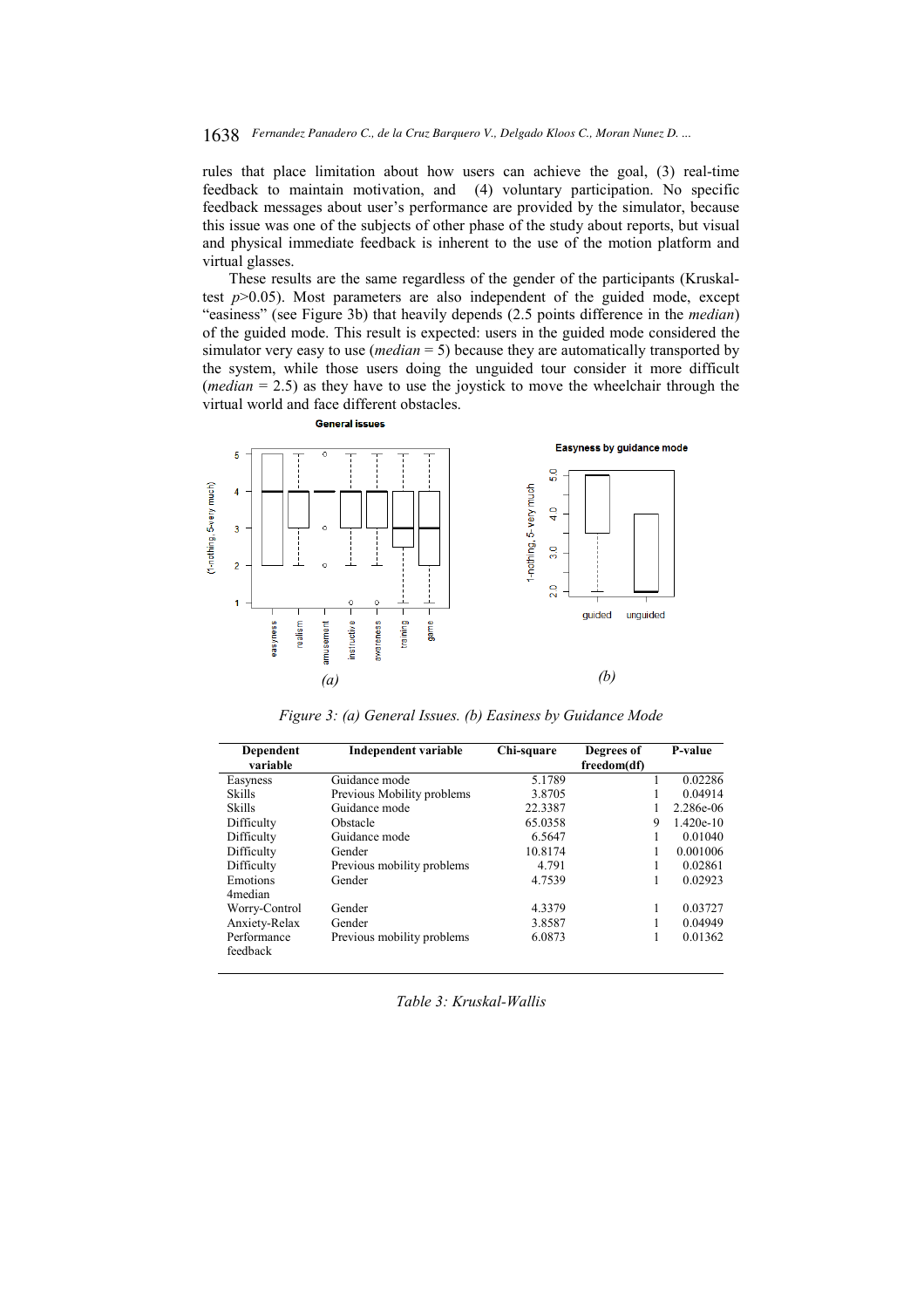Spearman correlation coefficient has been used to analyze possible relationships among the measured factors but any significant relationship has been observed in most of them. Just found a slight correlation between realism and amusement (*ρ*=0.7298), which confirms previous findings in the literature [Conole, 04], [Dickey, 05], [Choi, 01], [Ibáñez-Espiga, 14] that emphasize the importance of representation fidelity on emotional state of the student and [Bulu, 12] who asserts that it is important to consider the realism feature of the environment to increase the sense of presence and therefore the satisfaction of learning.

# **4.2 RQ-2a: Measuring the flow state. Empirical and theoretical models.**

According to the 9 factor model of Csíkszentmihályi, the balance between skills and challenge affect the students' state of flow (Figure 4a). To analyse the emotions experienced by the student during the simulation authors have perform two different tests. (1) On the first one (Figure 4b), students were asked about the level of skills and difficult experienced in each obstacle (before, during and after facing them), and the emotional state have been calculated according to the Csíkszentmihályi model (Figure 4a). (2). In the second test, we have followed the opposite approach. Students were asked directly about their feelings during the experience using bi-valuated Likert scale of 5 points. The results of the second test has been represented in Figure 5.

First test (Figure 4b) shows the most frequent emotions in descending order are: "neutral", "flow" and finally in the same level: "arousal", "control" and "anxiety". Most observations are positive emotions concentrated in the upper right quadrant: "flow", "arousal" and "control". But negative emotions are also present in the left side of the graphic and "anxiety" in particular is significantly represented.

However in the second test (Figure 5), when students were asked directly about their emotions, all the emotions expressed were positive (*median*=4) except in the axis "anxiety relax" and "worry control" that appears as neutral (*median*=3). Analysing in more detail emotions in these two axis we can conclude that this difference is due to a dependence of the emotions by gender that will be analysed in RQ-3.

Our preliminary results shows that emotions calculated using skills and difficulty (test-1, Figure 4b), and those expressed directly by the student (test-2, Figure 5) does not correspond exactly. These results confirm the findings of [Engeser, 08] that asserts that there are other factors beyond the Csíkszentmihályi's model that moderates the students' flow state. This quantitative analysis have been performed using only one of the 9 factors described by Csíkszentmihályi, so more research is needed on this point to complete the quantitative analysis of the theoretical model.

One of the evidences found in our study is the fact that there are other factors beyond the skill-challenge balance that may improve the student's satisfaction and flow state. Although the model predicts a high state of anxiety in students (Figure 4), however the emotions expressed by the students are positive or neutral (Figure 5). Our first hypothesis based in [FieldNotes] and [UsersInterviews] point in two directions: (1) the importance of making the error a fun experience and (2) the importance of offering students mechanisms to get out of conflict situations when needed. An example of this factor is the respawn button (Figure 7). These mechanisms provides the students confidence to tackle more difficult challenges because if they find stuck, may jump to a secure position and retry the challenge. These factors are closely related four defining traits of a game described by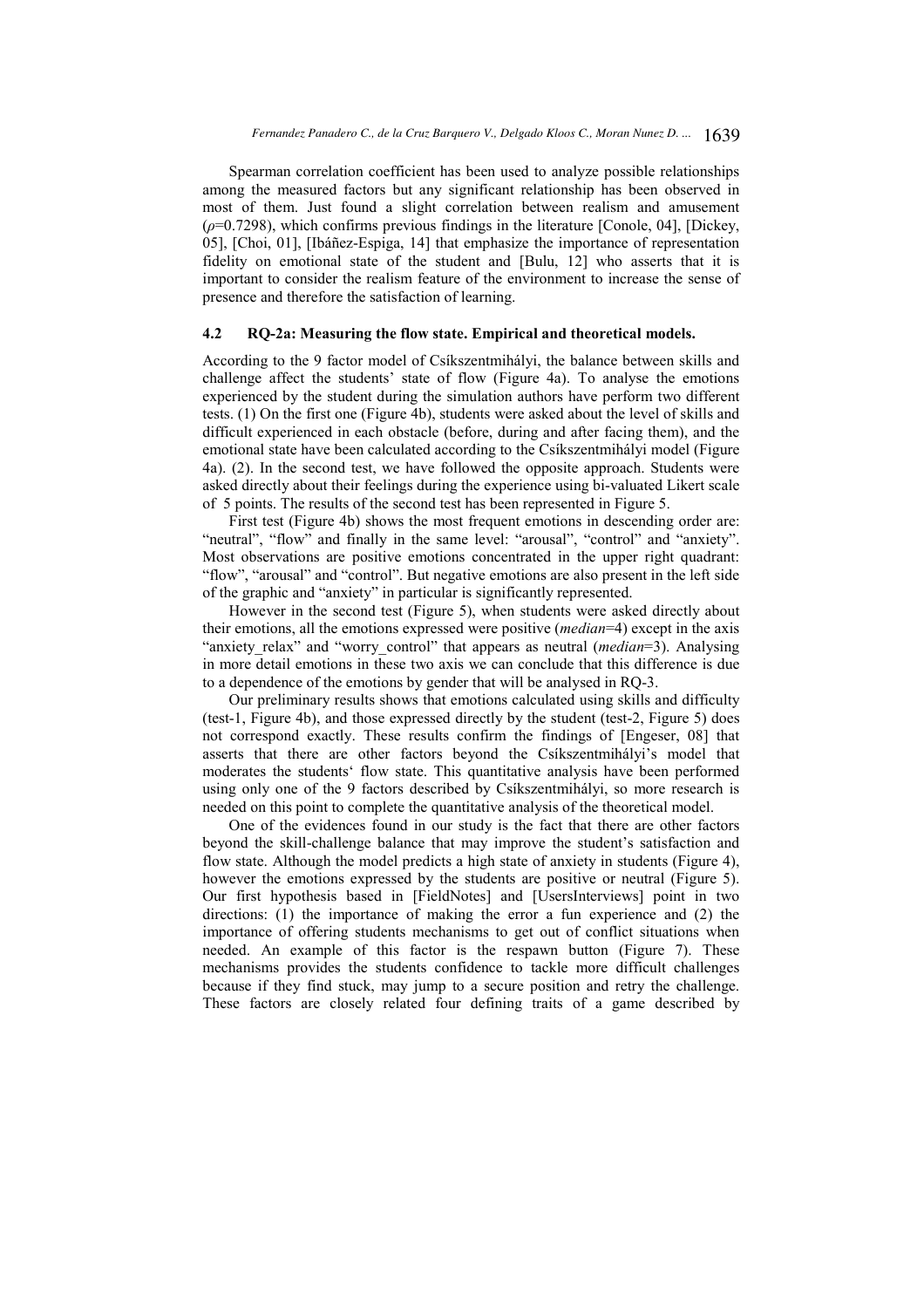McGonigal [McGonigal, 11] and mention in RQ-1, but a more detailed analysis of qualitative data is necessary at this point to confirm the hypothesis.



*Figure 4: (a) Mental state in terms of challenge level and skill level according to Csíkszentmihályi zentmihalyi's flow model (src:wikimedia commons). (b)Mental state calculated using difficulty and skills expresed by the student in a Likert's scale of 5 points. Multiple points are plotted as 'sunflowers' with multiple leaves ('petals'), one for each observation.* 



*Figure 5: Emotions perceived by users. Number indicates the intensity of the emotion from high intensity of the negative emotion to high intensity of the positive emotion incrementally. For example for the axis apathy-flow: 1-high apathy, 2-low apathy, 3 neutral, 4-low flow, 5-high flow)*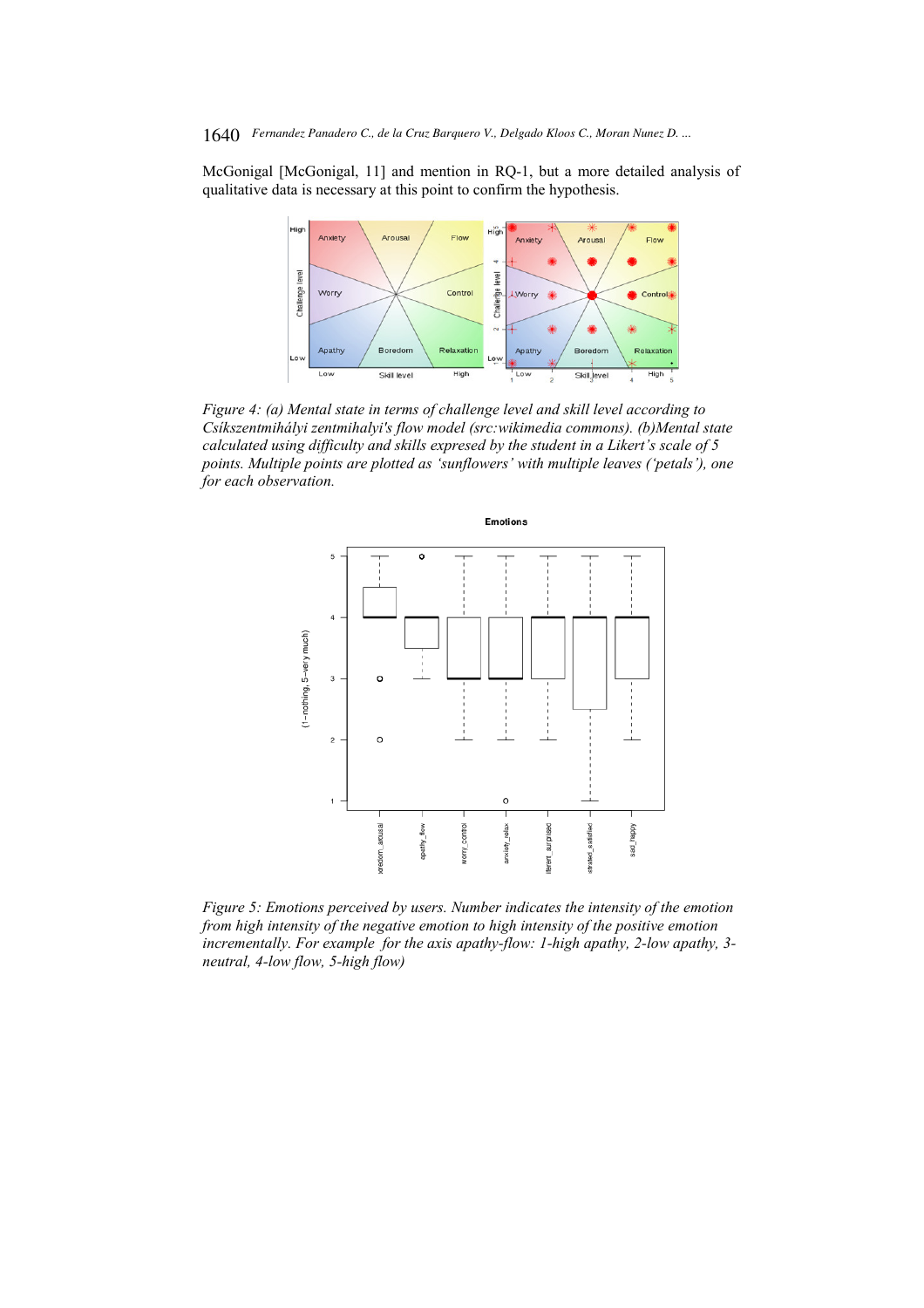### **4.3 RQ-2b: Balance between skills and challenge per obstacle.**

In previous section we have analysed how the balance between skills and challenge (difficulty) affects the students' flow state. In this section we will analyse deeply this parameters according to the different architectonical barriers.

Our results indicates that users' perception of their own skills to face different obstacles are independent of the stage (before, during, after), gender or whether the user has or not previous mobility problems (Kruskal test with *p-value* >0.05). Students perceive only a change in their skill level when the obstacle to face is considered very difficult to overcome (*median*  $\geq$  4) (See Figure 6). The perceived skill level increase when the challenge is repeated until the obstacle is overcome successfully and decrease in two other cases: (1) when user retries and fails or (2) when he does not try again. There are 3 situations in which the student experiences a change of skill level before and after the obstacle. The first one is in the case of stairs, after passing the obstacle user feels skillful (skillsBefore=3, skillsAfter=4). The other two are related to maneuver inside the bus and get off of it, in which the student experiences a decline in the perceived skill level (skillsBefore *median*=3.5, skillsAfter *median*=3). Students in the unguided tour usually get stuck at some point in situations such as those illustrated in Figure 7. This forces them to eventually press a button (respawn) that returns them to a stable situation in the scenario.

#### Skills and difficulty perceived by obstacle



*Figure 6: Skills (white) and difficulty (grey). Average value calculated with students' perceptions before, during and after the obstacle.* 

However, the behaviour of students after clicking respawn-button is different in the case of the stairs and bus. In the case of stairs students retry the obstacle until they successfully complete, however if the bus they do not retry the obstacle after they press respawn. Thus in the first case, the result is that they have overcome the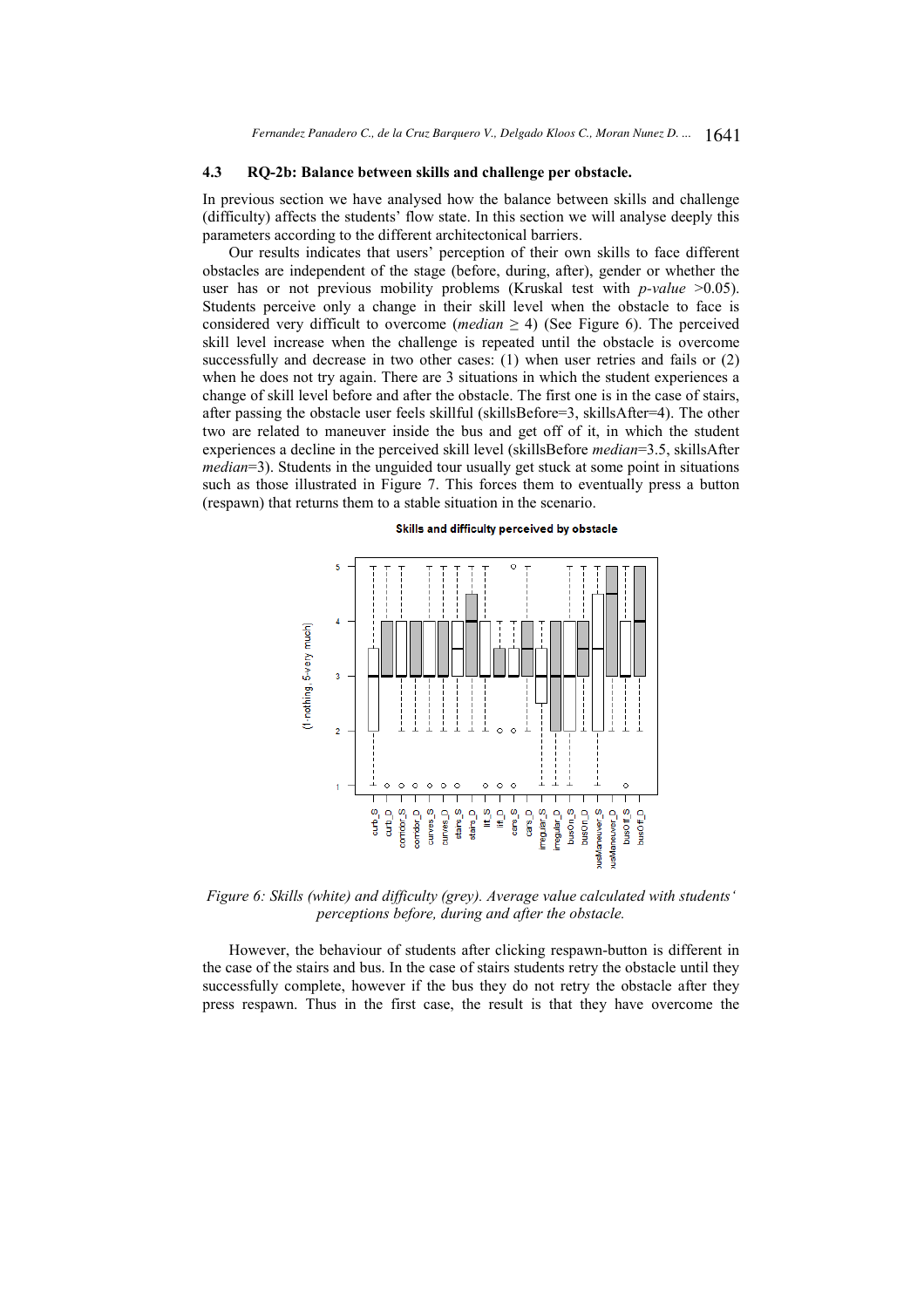obstacle and feel empowered and more skilled, while in the second case they feel frustrated and less skilled.

More research is needed at this point to determine the cause of this behaviour and to foster first behaviour (retry) that empowers the user. Possible factors involved are: the time spent in the obstacle before respawn-button is pressed, the position in which the student is located after respawn-button is pressed, the overall difficulty of the obstacle, and the obstacle situation in the whole activity that can influence student fatigue when facing it.



Rate each obstacle based on the perceived difficulty to overcome it with a wheelchair (1-very easy 5-very difficult)

*Figure 7: Main problems maneuvering in narrow spaces, curbs and stairs.(1) The corridor is bounded on one side by the wall, and the other by columns. When users maneuver backwards, they can fall or get stuck between columns. (2) It's difficult to reach the center of the platform without falling down if the the lift does not have safety measures. Implementation of a Respawn button allows users exiting for conflicting situations situating them in a safety point near the obstacle.* 

Analysing the difficulty perceived by obstacle (Figure 6) we can see that the distribution of difficulty measures fits nicely the experimental design according to the PhyMEL framework [Fernández-Panadero, 13a] using three difficulty levels and a narrative structure in 3-acts (4 stages). The results show that no obstacle is considered especially easy this contributes to avoid boredom and apathy (Figure 4a). Obstacles are perceived by the students in three difficulty levels: Normal difficulty (*median* = 3), medium difficulty (median = 3.5) and high difficulty as (*median* = 4, *median*=4.5). The order in which the obstacles are distributed in the scenario is the same as that shown in x-axis Figure 6. The orchestration of the perceived difficulty for students fits very well the design in 3 acts and 4 stages as described in PhyMEL framework:. (1) simple obstacles presents a first step to motivate the student (2a), in the midterm the difficulty increases to test the skills learned, (2b) after 1st test difficulty decrease temporarily to give confidence to those who failed and provide a rest to those who succed (4) finally at the end of the tour, when the student has already acquired some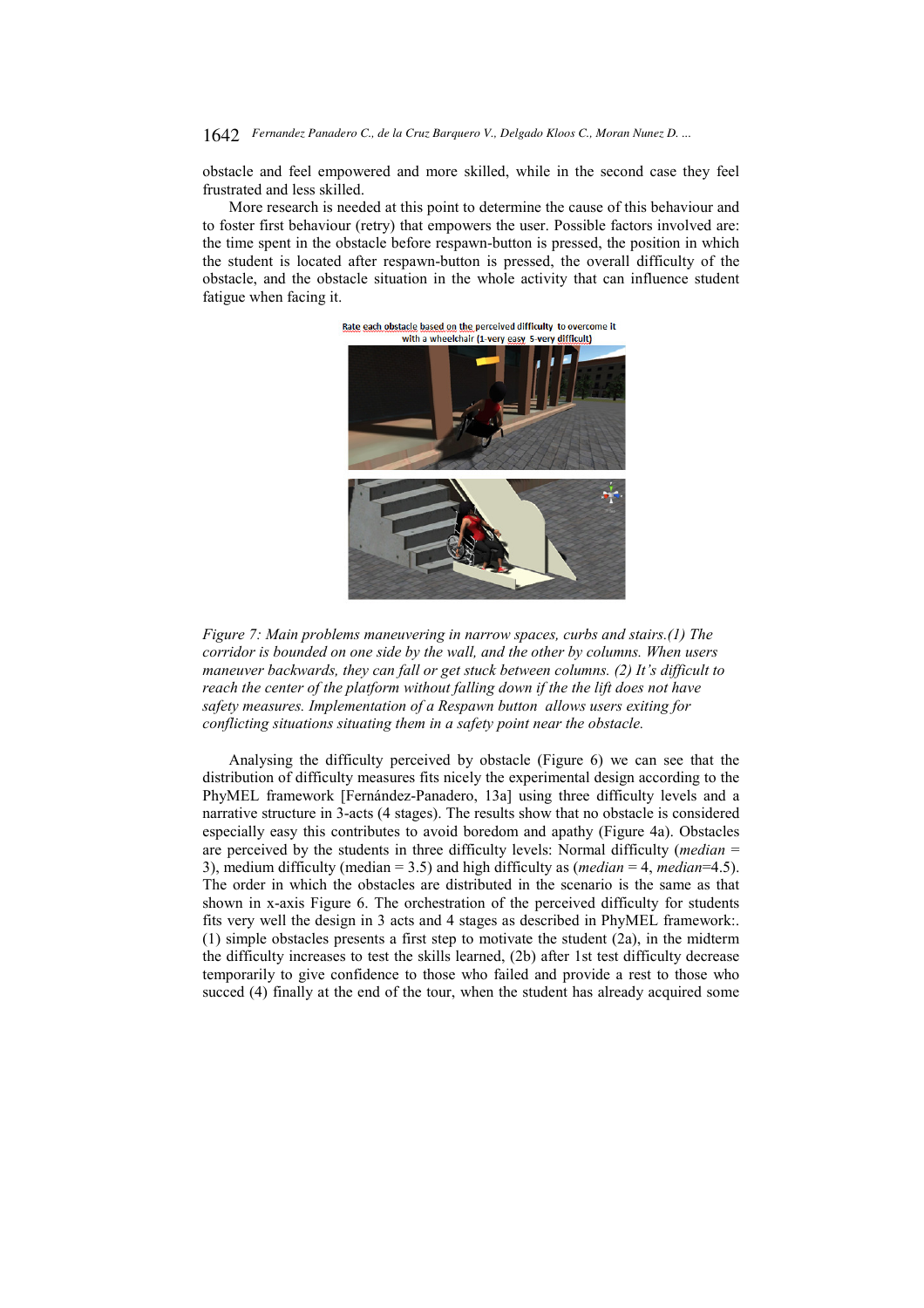skill in handling simulator, the most difficult obstacle is presented and the student has to use previously acquired skills to overcome it.

Analysing in depth difficulty we observe that there are no dependency on the phase (before, during after) or previous mobility issues (Kruskal test *p-value* >0.05). However, there is a significantly dependency on guidance mode and gender (see Table 3 and Figure 8 for specific values).

The distribution of difficulty per guidance mode is significantly different (*p-value*  $(0.05)$  but present the same median value. It is particularly curious that women perceive the difficulty of the obstacles one point ahead of men (on a Likert scale of 5 points). However, they feel equally skillful than men to face them. This fact will affect the balance between skills and difficulty perceived by women and consequently the flow state according to Csíkszentmihályi. this fact will be discussed in more detail in RQ-3.



*Figure 8: Difficulty perceived by guidanceMode (a) and gender (b)*

# **4.4 RQ-3: Other factors that affects the flow state: gender and guidance mode**

Analysing in detail the results of the first test (Figure 4b) using Kruskal-Wallis we can conclude that the emotion experienced by students is neutral (*median*=3) for most of the obstacles and only in the stairs and inside the bus the students experience flow state. This finding is also directly deductible from the information obtained in the analysis of difficulties and skills (Figure 6).

Analysing more deeply the result of the second test (Figure 5), we can conclude that the median of the emotion expressed by the students depends on gender (Figure 9) and guidance mode (Figure 11). The dimensions that shows significant dependency (Kruskal-test *p-value*<0.05) are "worry-control" and "anxiety-relax" (Table 3, Figure 9, Figure 10)

Averaging the degree of the 4 emotions represented by Csíkszentmihályi (Figure 10a) we can see how women tend to feel less positive emotions than men (negative emotions represent low levels and positive emotions high level in the Likert scale). It is important to note that the fact that women experience emotions significantly less positive (*median* = 3.25) than men (*median*= 4), no depends on how skillful they feel internally, but rather on how they value the external circumstances. Women in the study perceived obstacles as more difficult than their male peers what causes them feelings of anxiety and worry.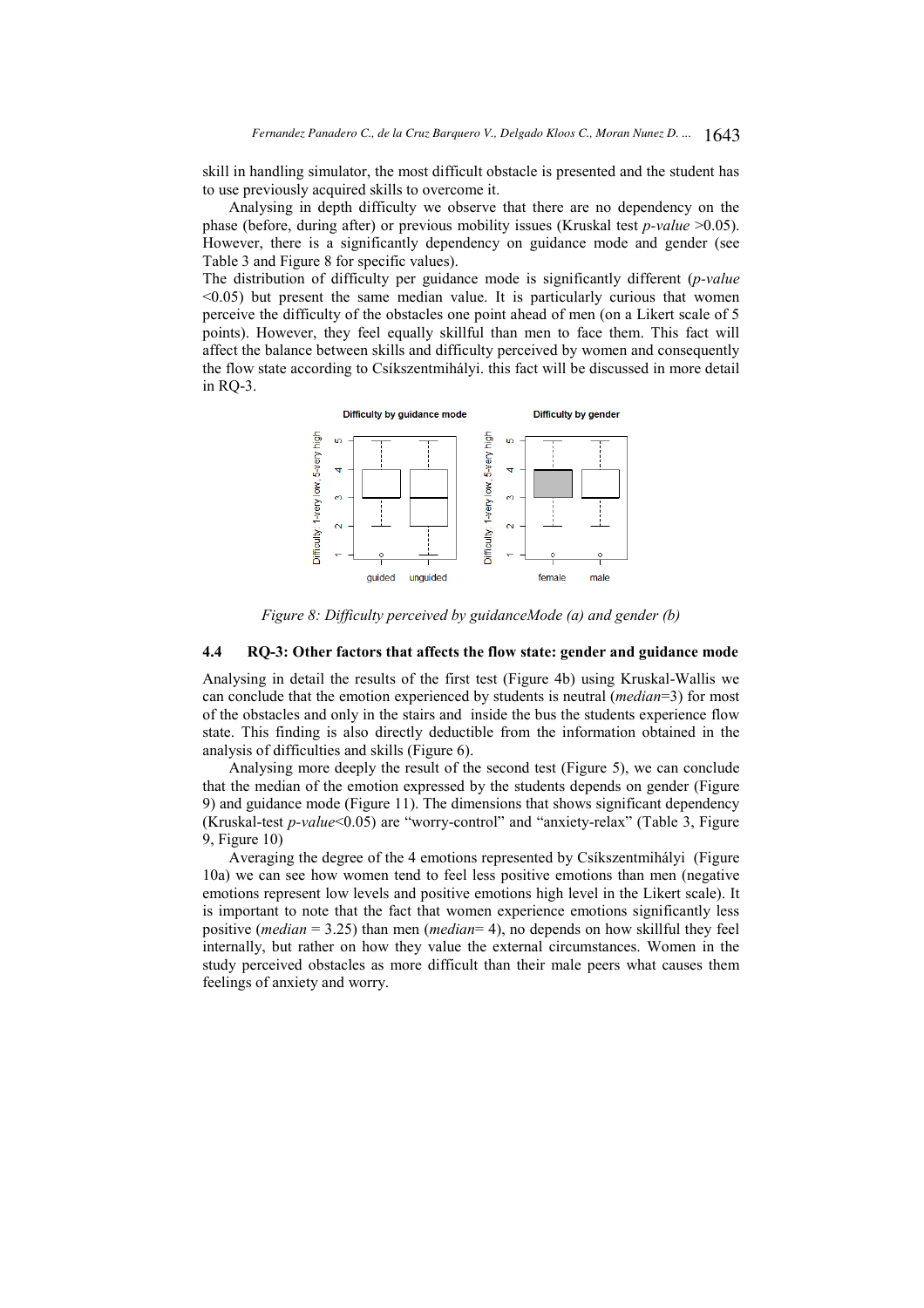Although these results show statistical significance using Kruskal Wallis test it would be necessary to conduct an experiment with a larger number of students to confirm this point.

Regarding the guidanceMode, the two most affected dimensions are anxiety-relax and indiferent-surprised. Students from the guided tour expressed to be more relaxed than their fellows in unguided tour, mainly because their participation in the process were more passive. They also were more surprised by the experience because they had no control over the movement of the wheelchair (position-x, velocity-v, and acceleration-a), and how to approach different obstacles.



*Figure 9: Emotions by gender.* 



*Figure 10: Dependency of emotional state according to gender white-men, greyfemale. (a) Median of the emotions expresed in the 4 axis. (b) Emotions expressed in the worry-control axis, (c) Emotion expressed in the anxiety-relax axis.*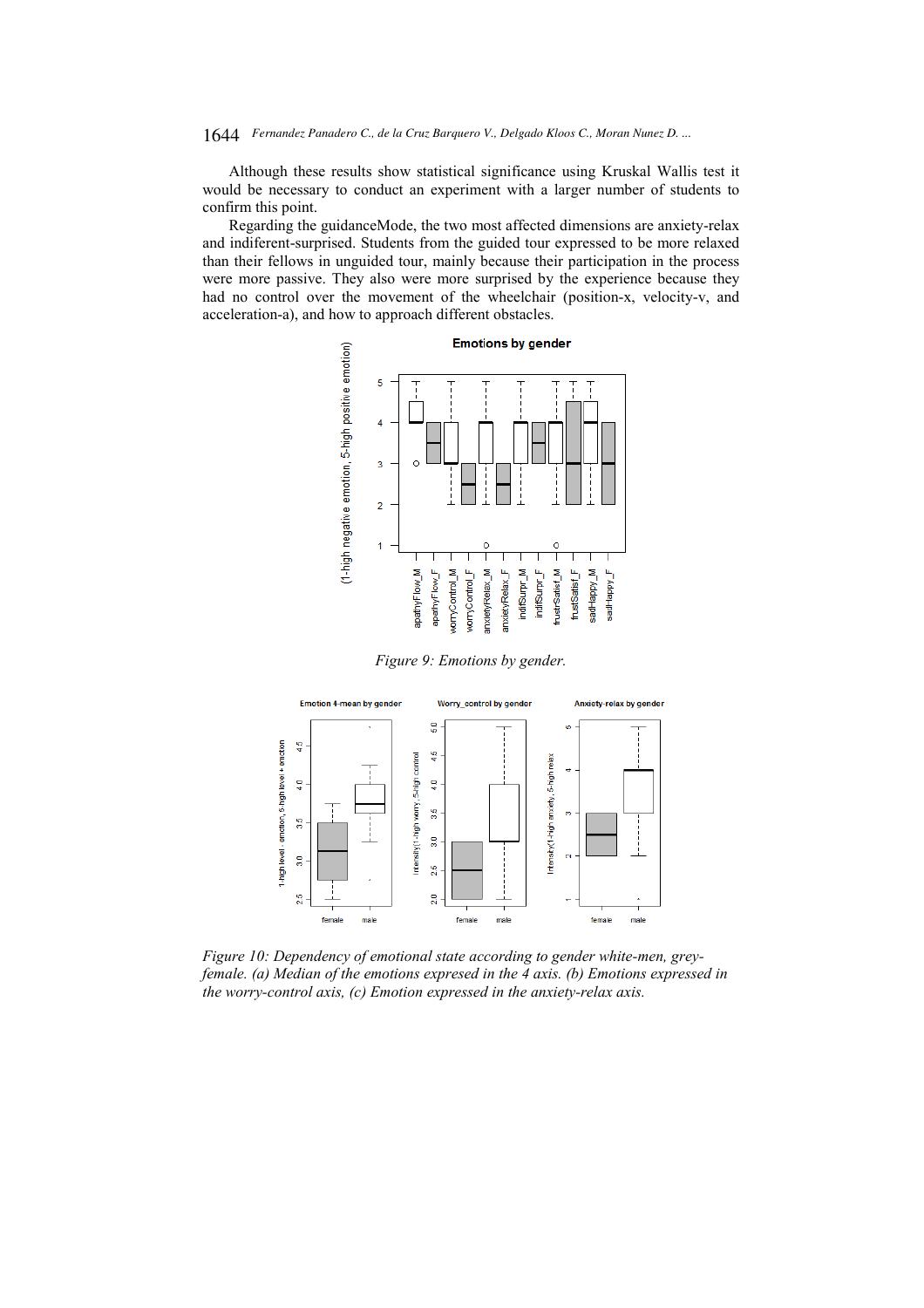# **5 Discussion and conclusions**

This paper has presented a case study with 20 students between 21 and 36 years using a wheelchair simulator to reach awareness about the difficulties that people with disabilities face daily. The objectives of this experiment were focused on three main research questions: (RQ-1) know the general opinion of students on the simulator and their intended use, (RQ-2) confirm the discrepancies pointed out by literature between measurements of the students' flow state obtained (a) operationally or (b) empirically and analyse the possible factors behind these differences and finally (RQ-3) investigate how other demographic factors (such as age, gender or previous experience) or related to the experience settings (as the guiding mode) influences the students' flow state.



**Emotions by guidance mode** 

*Figure 11: Emotions by guidanceMode. White-guided, grey-unguided*

Regarding the first research question users consider the simulator "easy to use", "realistic", "amusement", "instructive" and "helpful for awareness", (*median* =4) in a Likert's scale of 5 points, but they are not interested in using the system as a game or for training. The correlation between realism and amusement confirm finding by [Bulu, 12] that asserts that it is important to consider the realism feature of the environment as well as course design to increase presence and satisfaction of learning.

Regarding the second question, we have confirmed quantitatively the hypothesis of [Engeser, 08] that asserts that operational and empirical measurements does not match and it's necessary to include other factors to moderate the theoretical values based con the balance between skills and difficulty. Qualitative analysis reveals that some of these moderating factors could be related to the four defining traits of a game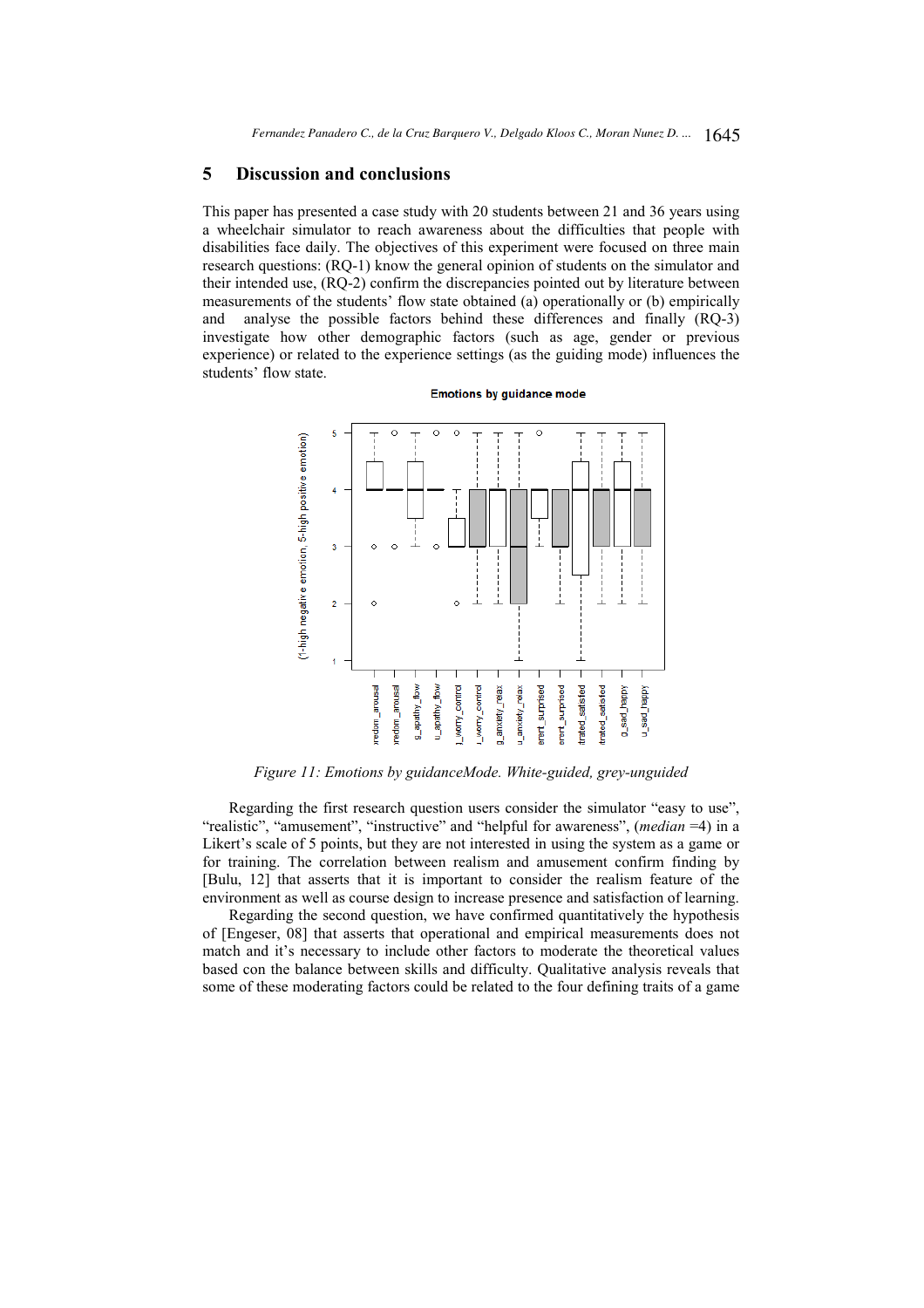proposed by [McGonigal, 11]: challenging goals, clear rules, real time feedback and voluntary participation).

Finally, regarding the third question, although the present analysis present significantly evidence according Kruskal-Wallis test about the influence of gender and guidance mode in the students' emotions, it would be recommendable to replicate the study with more participants to confirm this asserts.

# **6 Future Work**

Regarding future work we are working on different lines: (1) on one hand the analysis of emotions using other measures and compare them with the measures proposed in this paper. We are considering different techniques: (a) Facial micro-expressions recorded during the experience. (b) Psychophysical test using minimally invasive sensors such as skin conductivity and temperature. (c) Theoretical measures traditionally used in HCI to calculate emotion from some operational factors such usability and time spent per task. Each one of these techniques offers different challenge about how measurement process affect the result of measurement.

(2) The second research line is related to a study to corroborate the influence of the four defining traits of a game proposed by McGonigal in the students' flow and quantify this influence.

(3) Finally the third research line is to include in the experience some of the elements of gamification and storytelling proposed in PhyMEL framework and analyses their impact on students' emotions.

#### **Acknowledgements**

Work partially funded by the Learn-3(TIN2008-05163), and the EEE (TIN2008- 05163/TSI) projects (Spanish Ministry of Science and Innovation), eMadrid network (Regional Government of Madrid, S2009/TIC-1650) and HAUS project (IPT2011- 1049-430000). The authors would like to thank people from Universidad Carlos III de Madrid involved in the deployment of the experience especially Jaime Valle, Concepción Monje and Isaac Seoane. We also want to express our gratitude to the students of the "Master Universitario en Robótica y Automatización" who participated on the experience, and to Simumak Company for their support in the maintenance of the motion platform.

# **References**

[Abellard, 10] Abellard, P. et al.: Electric Wheelchair Navigation: why?, when?, how? In: Milella , Di Paola, D., Cicirelli, Mechatronic Systems Applications, Cap. 5, 2010, ISBN: 978- 953-307-040-7

[Adams, 10] Adams, F.: Embodied cognition. Phenomenology and the Cognitive Sciences, 9(4), 619-628, 2010

[Alqasemi, 07] Alqasemi, R., Dubey, R.: Maximizing Manipulation Capabilities for People with Disabilities Using a 9-DoF Wheelchair-Mounted Robotic Arm System. IEEE 10th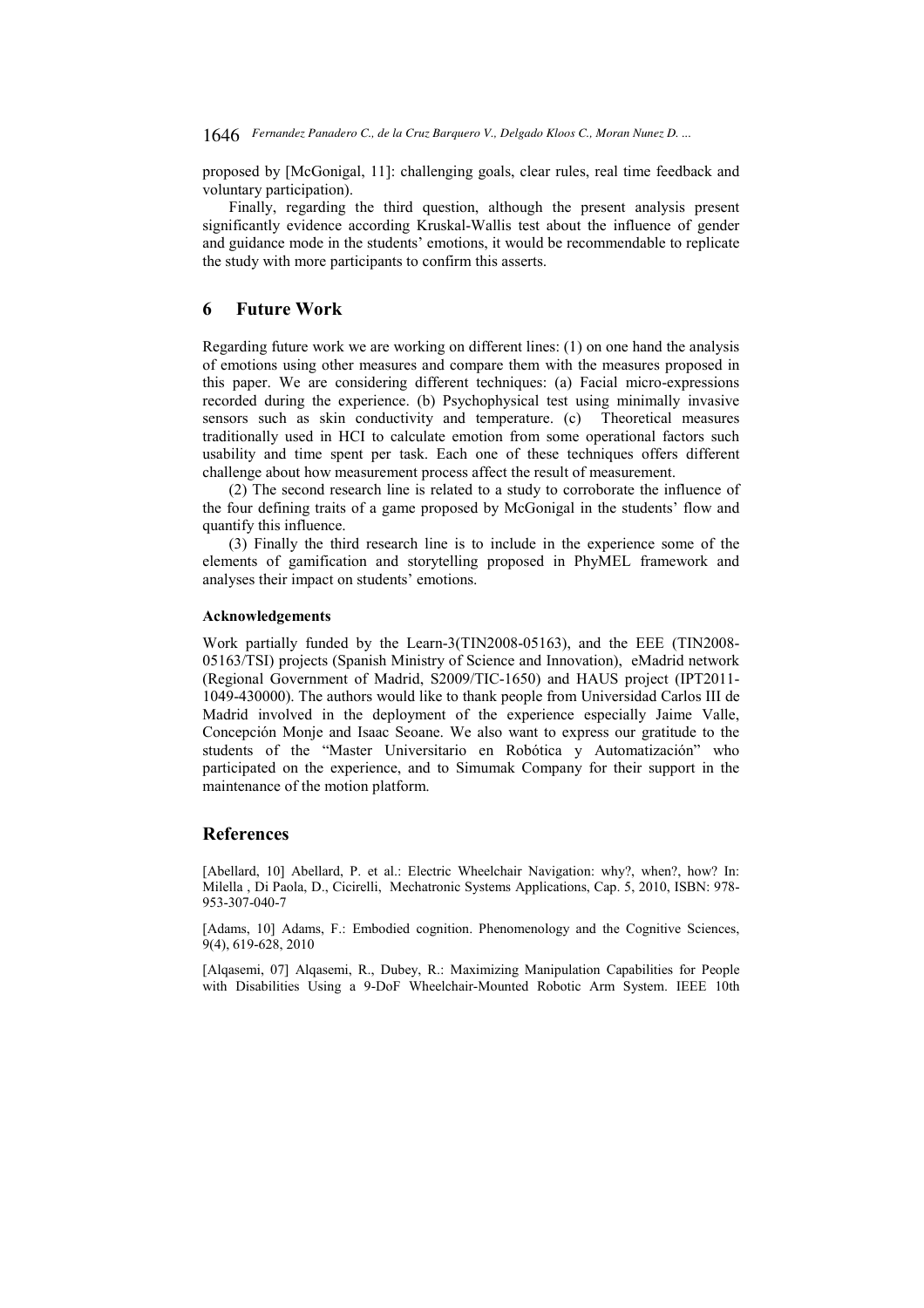International Conference on Rehabilitation Robotics. ICORR 2007. Noordwijk: [s.n.], p. 212- 221, 2007

[Avouris, 00] Avouris, N. A. Y. N.: A Review of Mobile Location-based Games for Learning across Physical and Virtual Spaces, Journal of Universal Computer Science, v. 18, p. 2120- 2142, 2000

[Beck, 06] Beck, J., Wade, M.: The kids are all right. [S.l.]: Hardware Business School, 2006, ISBN: 978-1-4221-0435-4

[Bell, 08] Bell, M.: "Toward a definition of virtual worlds". Journal of Virtual Worlds Research, 2008

[Bläsing, 13] Neurocognitive Studies of Dance, In: BLÄSING, B.; et all. The Neurocognition of Dance: Mind, Movement and Motor Skills. United States: Psychology Press, Cap. Part III, p. 151-203, 2012, ISBN: 978-1-84872-024-4

[Bloom, 56] Bloom, B. Taxonomy of Educational Objectives, Handbook I: The Cognitive Domain. New York: David McKay, 1956

[Bulu, 12] Bulu, S. T.: Place presence, social presence, co-presence, and satisfaction in virtual worlds. Computers & Education, 58(1), 154-161, 2012

[Campbell, 08] Campbell, J. (2008). The hero with a thousand faces. Pantheon Books, 2008. ISBN: 978-1-57731-593-3

[Chan, 02] Chan, C.; SIK, P.; Chow, E.: A body-mind-spirit model in health. An Eastern approach. Social Work in Healthcare, v. 34, 2002, ISSN DOI: 10.1300/J010v34n03-02

[Choi, 11] Choi, B., & Baek, Y. Exploring factors of media characteristic influencing flow in learning through virtual worlds. Computers & Education, 57(4), 2382-2394, 2011

[Conole, 04] Conole, G., & Dyke, M.. What are the affordances of information and communication technologies?. Association for Learning Technology Journal, 12(2), 113-124. 2004

[Csíkszentmihályi, 88] Csíkszentmihályi zentmihalyi, M.: The flow experience and its significance for human psychology.Psychological Studies of Flow in Consciousness. Cambridge University Press, New York. 1988

[Dalgarno, 10] Dalgarno, B., & Lee, M. J.; What are the learning affordances of  $3\square D$  virtual environments?. British Journal of Educational Technology, 41(1), 10-32. 2010

[Delgado, 12] Delgado Kloos, C., Hernández-Leo, D., Asensio-Pérez, J.I.: Technology for Learning across Physical and Virtual Spaces. Journal of Universal Computer Science, vol. 18, no. 15 Aug. 2012

[Dickey, 05] Dickey, M. D.: Engaging by Design: How Engagement Strategies in Popular Computer and Video Games Can Inform Instructional Design. Educational Technology Research and Development, v. 53, n. 2, p. 67-83, 2005

[Dilts, 95] Dilts, R.; Epstein, T. Dynamic Learning with NLP. [S.l.]: Meta Publications, 1995

[Dillenbourg, 99] Dillenbourg, P. What do you mean by collaborative learning? In: Dillenbourg, P. Collaborative-learning: Cognitive and Computational Approaches. Oxford: Elsevier, 1999

[Dolan, 02] Dolan, R. J.: Emotion, cognition, and behavior. Science, 298(5596), 1191-1194. 2002